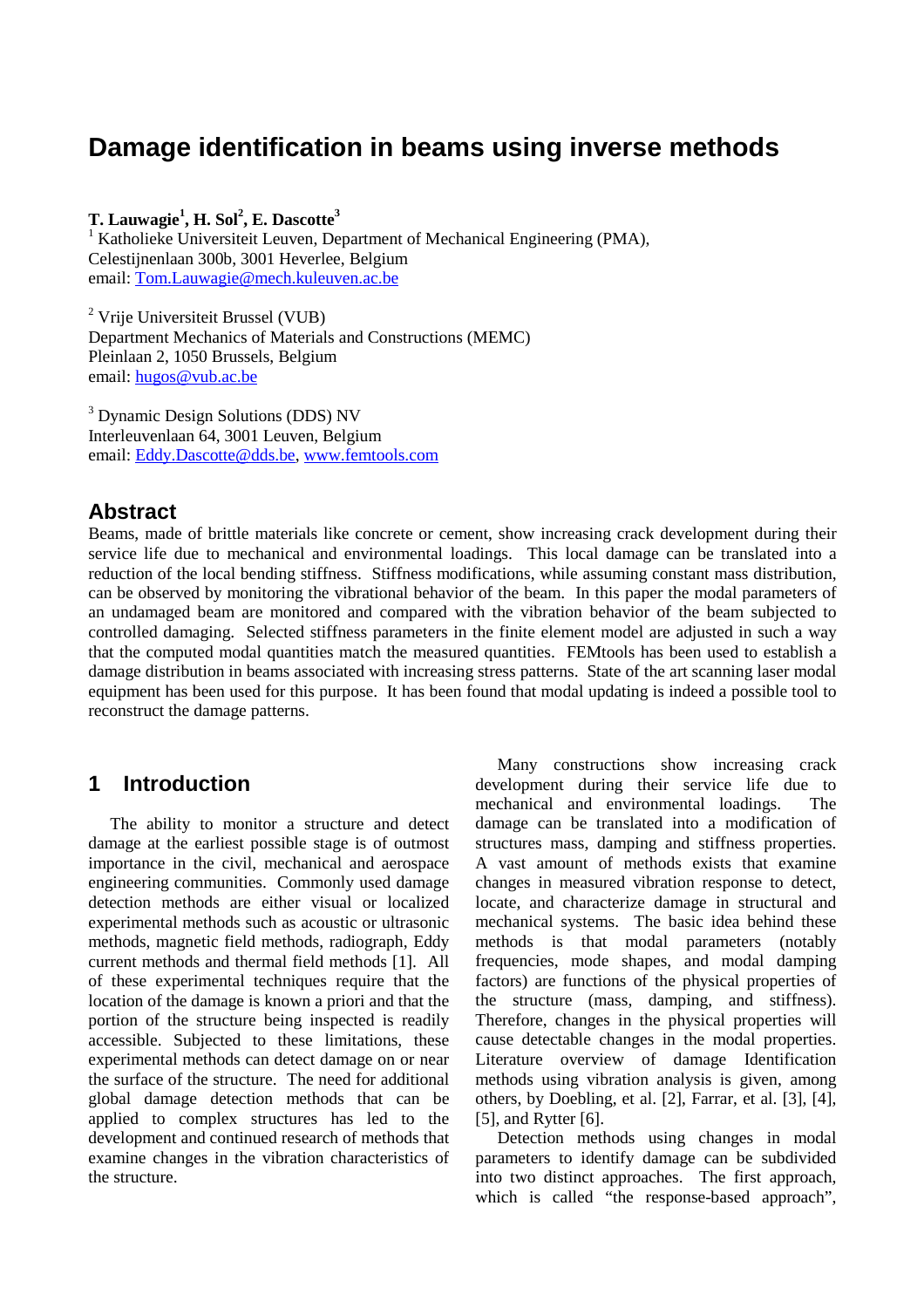compares modal parameters of the undamaged structure with the modal parameters obtained on the same structure in a damaged condition. The presence and severity of the damage can be assessed by evaluating the changes in natural frequencies and damping ratios. A detailed example of the application of response-based damage detection, by investigating the changes in modal curvatures of a highway bridge can be found in [7].

The second approach, "the model-based approach", aims at finding a set of model parameters of a mathematical model, in most cases a FE-model, of the considered structure, in order to have an optimal correlation between the experimentally measured and numerically calculated modal parameters. Damage can then be assessed by investigating the obtained model parameters. An application of the model-based concept can be found in [8], where this approach was used to investigate a damaged reinforced concrete beam under laboratory conditions. A general review of the model-based approach can be found in [9].

The response-based approach is a very time efficient way of identifying damage, but these methods have one major drawback, the modal parameters of the undamaged structure have to be known. While the model-based approach demands considerably larger calculation times than the response based approach, it has the major advantage of only needing the modal parameters of the damaged structure. This important quality of the model-based approach opens the way to new application fields of these methods. The elastic material properties of test beam or plates can be identified from vibration behavior as described in [10]. A major assumption made in [10] is the homogeneity of the test samples. This homogeneity assumption is acceptable, without prior verification, in the case of metal test specimen, but it the case of composite materials a preliminary check of the homogeneity would be appropriate. Model-based damage identification could be used as a tool for such an evaluation.

This paper discusses the application of a modelbased approach to identify the homogeneity of an undamaged cement beam, and the damage pattern of the same beam after damaging. The results obtained with FEM-updating routine are validated by means of an analytical method called the "Single Point Identification" or "Direct Stiffness Calculation" [11]. The results of both methods confirmed each other.

# **2 The FEM-updating identification routine**

Structural damage is typically related to changes in the modal parameters of a structure, and by running a series of FE simulations of a cantilever and a simply supported beam, Pandey *et al.* [12] showed that the modal curvatures are highly sensitive to damage, and that they can be used for damage identification or localization. The modal curvatures are however only sensitive to variations of the longitudinal Young's modulus of a beam specimen, and can therefore only provide an unscaled stiffness profile. In order to obtain a correct absolute scaling of the stiffness', resonance frequencies have to be incorporated into the identification procedure.



Figure 1: General flowchart of a FEM-updating.

A key step in model-based damage identification is the updating of the finite element model of the structure in such a way that the measured responses can be reproduced by the FE-model. A general flowchart of this operation is given in figure 1. For a complete review of model-updating techniques, the reader is referred to [13]. The identification procedure presented in this paper is a sensitivity based model updating routine. Sensitivity coefficients are the derivatives of the system responses with respect to the model parameters, and are needed in the cost function of the flowchart of figure 1. To improve the conditioning of the optimization problem relative normalized sensitivities [14] can be used (1):

$$
s = \frac{\partial R}{\partial P} \frac{P}{R} \tag{1}
$$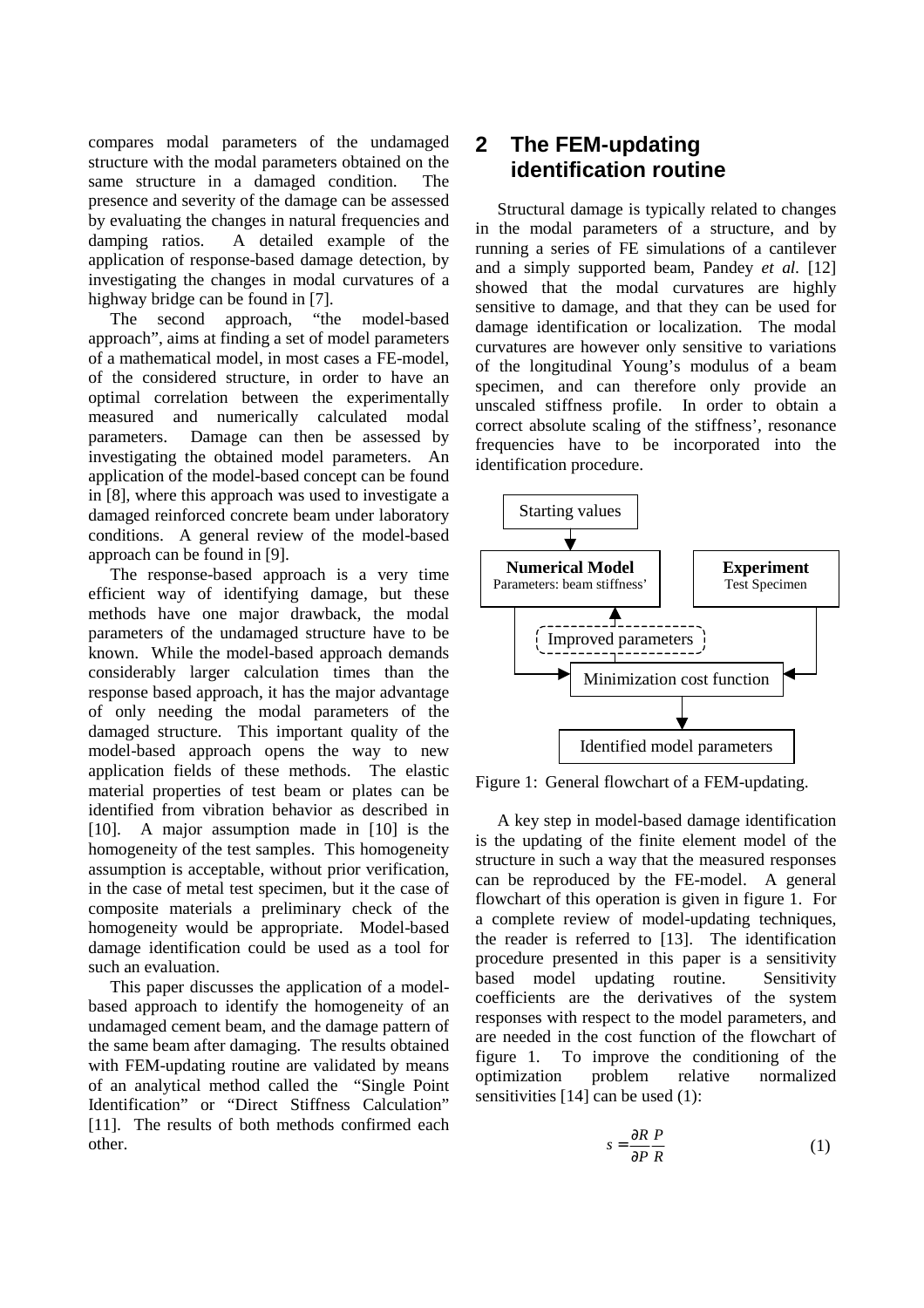By using the relative normalized sensitivities the updating procedure will minimize the relative differences instead of the absolute differences between the experimental en calculated responses. The presented updating procedure will identify the longitudinal Young's modulus from the modal curvatures and the resonance frequency of the first vibration mode of a beam. If *n* modal curvatures are used to update the Young's moduli of a beam divided into *k* zones with uniform material properties, then the sensitivity coefficients can be assembled into a  $(n+1)$ *×k* sensitivity matrix:

$$
\begin{bmatrix}\nS\n\end{bmatrix}_{(n+1)\ltimes k} =\n\begin{bmatrix}\n\frac{\partial w_i}{\partial E_1} \frac{E_1}{w_i} & \frac{\partial w_i}{\partial E_2} \frac{E_2}{w_i} & \cdots & \frac{\partial w_i}{\partial E_k} \frac{E_k}{w_i} \\
\vdots & \vdots & \ddots & \vdots \\
\frac{\partial w_n}{\partial E_1} \frac{E_1}{w_n} & \frac{\partial w_n}{\partial E_2} \frac{E_2}{w_n} & \cdots & \frac{\partial w_n}{\partial E_k} \frac{E_k}{w_n} \\
\frac{\partial f_1}{\partial E_1} \frac{E_1}{f_1} & \frac{\partial f_1}{\partial E_2} \frac{E_2}{f_1} & \cdots & \frac{\partial f_1}{\partial E_k} \frac{E_k}{f_1}\n\end{bmatrix}
$$
\n(2)

Improved model parameters can be found by solving the following least-squares problem

 ${ {\Delta P}_{k} = [S_{k \times (n+1)}^{T} { {\Delta R}_{n+1} }$ 

with

$$
\Delta P = \frac{P_{new} - P_{old}}{P_{old}} \quad and \quad \Delta R = \frac{R_{exp} - R_{FE}}{R_{exp}} \tag{4}
$$

(3)

The use of this pure least squares cost function resulted in a unstable updating procedure, caused by very large changes of the model parameters, changes that partially compensated each other. To eliminate these very large parameter changes, limits on the relative changes of the model parameters had to be imposed. The least-squares problem was rewritten as an optimization problem, and parameter limits were imposed by adding logarithmic barrier functions to the objective function. Finally the optimization problem (5) is obtained:

$$
\min_{\{\Delta P\}} \left\{ \Delta P\right\}^T \left[ S \right] \left\{ \Delta P \right\} - 2 \left\{ \Delta P \right\}^T \left[ S \right] + \left\{ \Delta P \right\}^T \left\{ \Delta P \right\}
$$
\n
$$
\min_{\{\Delta P\}} \left( + \sum_{i=1}^k \phi_i^{\text{Upper}} + \sum_{i=1}^k \phi_i^{\text{Lower}} \right) \tag{5}
$$

in which

$$
\phi_i^{\text{Upper}}(\Delta P_i) = \begin{cases}\n-\log(\alpha_i - \Delta P_i) & \text{if } \Delta P_i < \alpha_i \\
+\infty & \text{if } \Delta P_i \ge \alpha_i\n\end{cases} \tag{6}
$$

$$
\phi_i^{Lower}(\Delta P_i) = \begin{cases}\n-\log(\Delta P_i - \beta_i) & \text{if } \Delta P_i > \beta_i \\
+\infty & \text{if } \Delta P_i \le \beta_i\n\end{cases}
$$
\n(7)

 $\phi_i^{Upper}$  is the barrier function ensuring that  $\Delta P_i$ remains smaller that the limit value  $\alpha_i$ ,  $\phi_i^{Lower}$  implies the lower boundaries  $\beta_i$  on the relative parameter changes. A detailed description of the use of logarithmic barrier functions for optimization purposes is given in [15].

## **3 Sensitivity analysis**

Before the objective function (5) can be evaluated, the elements of the sensitivity matrix (2) have to be calculated. The absolute sensitivity coefficient of the frequencies and modal displacements can be obtained with the formulas of Fox and Kapoor [16]. When only variation of stiffness parameter are taken into account, and mass normalized mode shapes are being used, these formulas are reduced to (8) for the frequency sensitivities and to (9) for the mode shape sensitivities.

$$
\frac{\partial f_i}{\partial P_j} = \frac{\{\psi_i\}^T \frac{\partial [K]}{\partial P_j} \{\psi_i\}}{8\pi^2 f_i}
$$
(8)

$$
\frac{\partial \{\psi_i\}}{\partial P_j} = \sum_{r=1, r \neq i}^{N} \frac{\{\psi_r\}}{4\pi^2 (f_i^2 - f_r^2)} \{\psi_r\}^T \frac{\partial [K]}{\partial P_j} \{\psi_i\}
$$
(9)

However, not the sensitivity coefficients of the modal displacements but the sensitivity coefficients of the modal curvatures are needed in (5). The absolute sensitivity coefficients of the modal curvatures can be approximated by a first order Talyor expansion in the vicinity of the working point:

$$
s_{w_i^*,P_j} = \frac{\partial w_i^*}{\partial P_j} \cong \frac{w_i^*(P_j + \Delta P_j) - w_i^*(P_j)}{\Delta P_j}
$$
(10)

The easiest way to compute modal curvatures from modal displacements makes use of the central difference approximation [7] , i.e.,

$$
w_i^{"} = \frac{(w_{i-1} - 2w_i + w_{i+1})}{h^2}
$$
 (11)

where *h* is the distance between two successive measured locations.

By expressing the modal curvatures in (10) as function of the modal displacements (11), and by regrouping the appropriate terms, the modal curvature sensitivities can be expressed as a function of the sensitivities of the modal displacements (12):

$$
s_{w_i} = \frac{s_{w_{i+1}} - 2s_{w_i} + s_{w_{i-1}}}{h^2}
$$
 (12)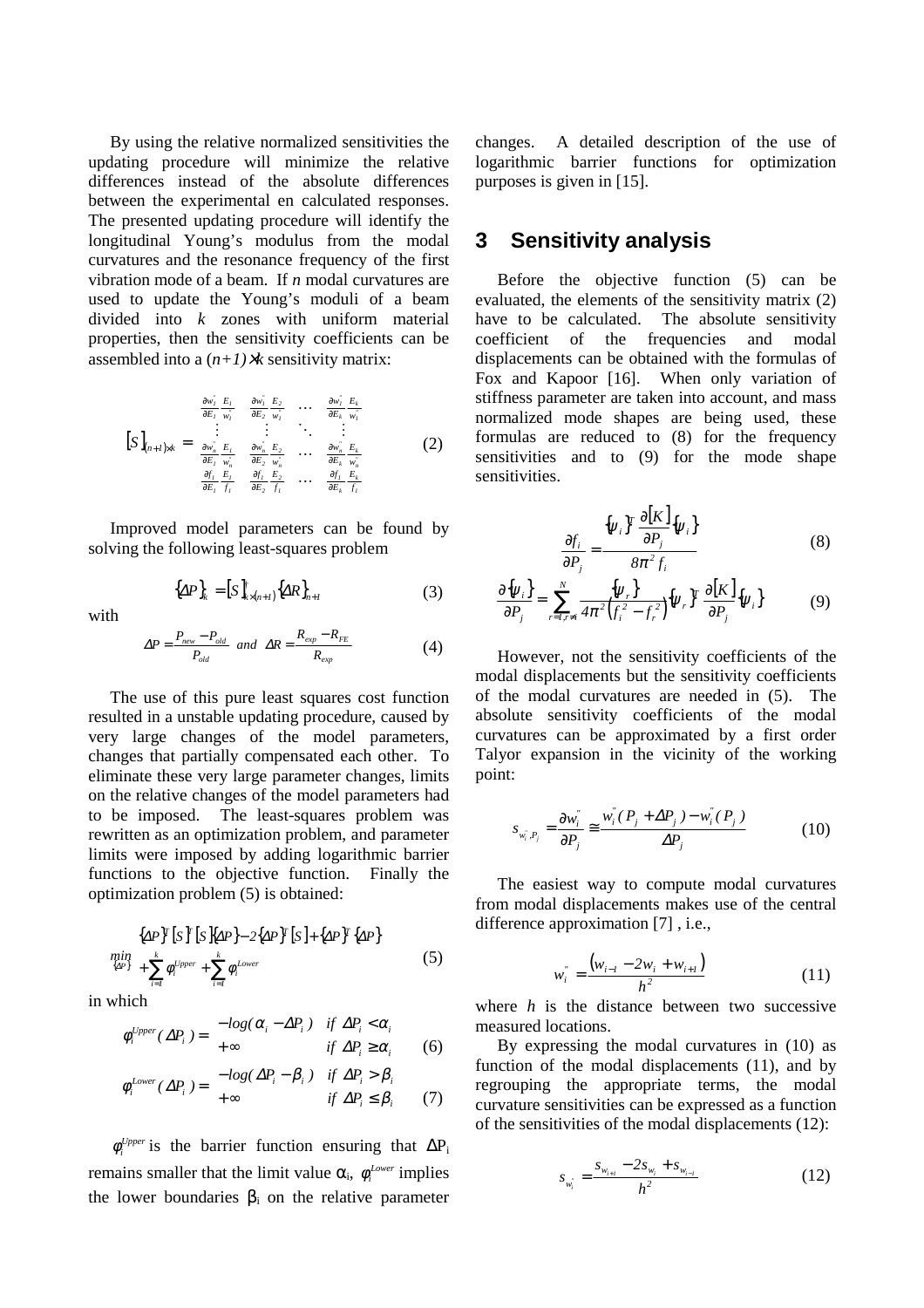where the modal displacement sensitivities  $s_{w_i}$  can be calculated with (9). It should be noted that equation (12) is only valid if written with absolute sensitivity coefficients.

## **4 Single Point Identification**

To check the results obtained with the FEMupdating routine described in the previous paragraph, the following analytical "Single Point Identification" routine was used.

The dynamic deformation of a vibrating beam with free-free boundary conditions equals the static deflection of the same beam loaded with the distributed pressure  $p(x)$  if

$$
p(x) = \rho A \omega^2 w(x)
$$
 (13)

in which  $\rho$  is the mass density of the beam, *A* the cross-sectional surface of the beam,  $\omega$  the circular frequency and *w* the modal displacements of the considered mode of vibration. Theory of elasticity provides the following relation between the bending moment *M(x)* and static deflection *w.*

$$
EI\frac{d^2w(x)}{dx^2} = M(x)
$$
 (14)

where *E* is the Young's modulus of the beam and *I* is the moment of inertia of the beam's cross section. The bending moment  $M(x)$  of (14) can be found by integration of the transverse shear force  $Q(x)$ , which can be found by integration of the distributed pressure  $p(x)$  as denoted by the equations of (15).

$$
M(x) = \int_{0}^{x} Q(\zeta) d\zeta
$$
  
 
$$
Q(x) = \int_{0}^{x} p(\zeta) d\zeta
$$
 (15)

Once the bending moment  $M(x)$  is derived, the Young's modulus of the beam can be evaluated point by point by means of equation (14).

## **5 Results**

#### **5.1 Identification routine**

The FE-model that was used in the FEM updating routine was a one dimensional beam model with free-free boundary conditions and consisted of 51 equally spaced nodes . The beam was divided into 25 subdomains in which the material properties were assumed uniform. A graphical representation of the used model is given in figure 2.



Figure 2: Schematic representation of the used FEmodel.

The use of this model gives a  $50\times25$  sensitivity matrix, and results in a discrete stiffness profile containing the Young's moduli of the 25 subdomains of the beam. Values of  $\alpha = 0.5$  and  $\beta =$ -0.5 were used for the coefficients barrier function of the constrained minimization problem, which resulted in a fast and smooth convergence of the model parameters. The method was implemented in the commercially available FEMtools software [17] by means of the FBScripting language.

#### **5.2 Numerically simulated experiments**

In a first step, the proposed procedure was evaluated on numerically generated data of the first vibration modes of two beams with free-free boundary conditions. The resonance frequency and mode shapes of the beams were calculated with the ANSYS FE-software package. The first beam had a constant longitudinal stiffness of 70 GPa, the second beam had a linearly varying longitudinal stiffness profile with a minimum of 45 GPa in the center, a maximal value of 70 GPa at both ends of the beam. Figure 3 shows the starting values and obtained stiffness' for the uniform beam.



Figure 3: Results obtained on the uniform beam.

Figure 4 shows the initial and obtained stiffness profile of the beam with a linearly varying stiffness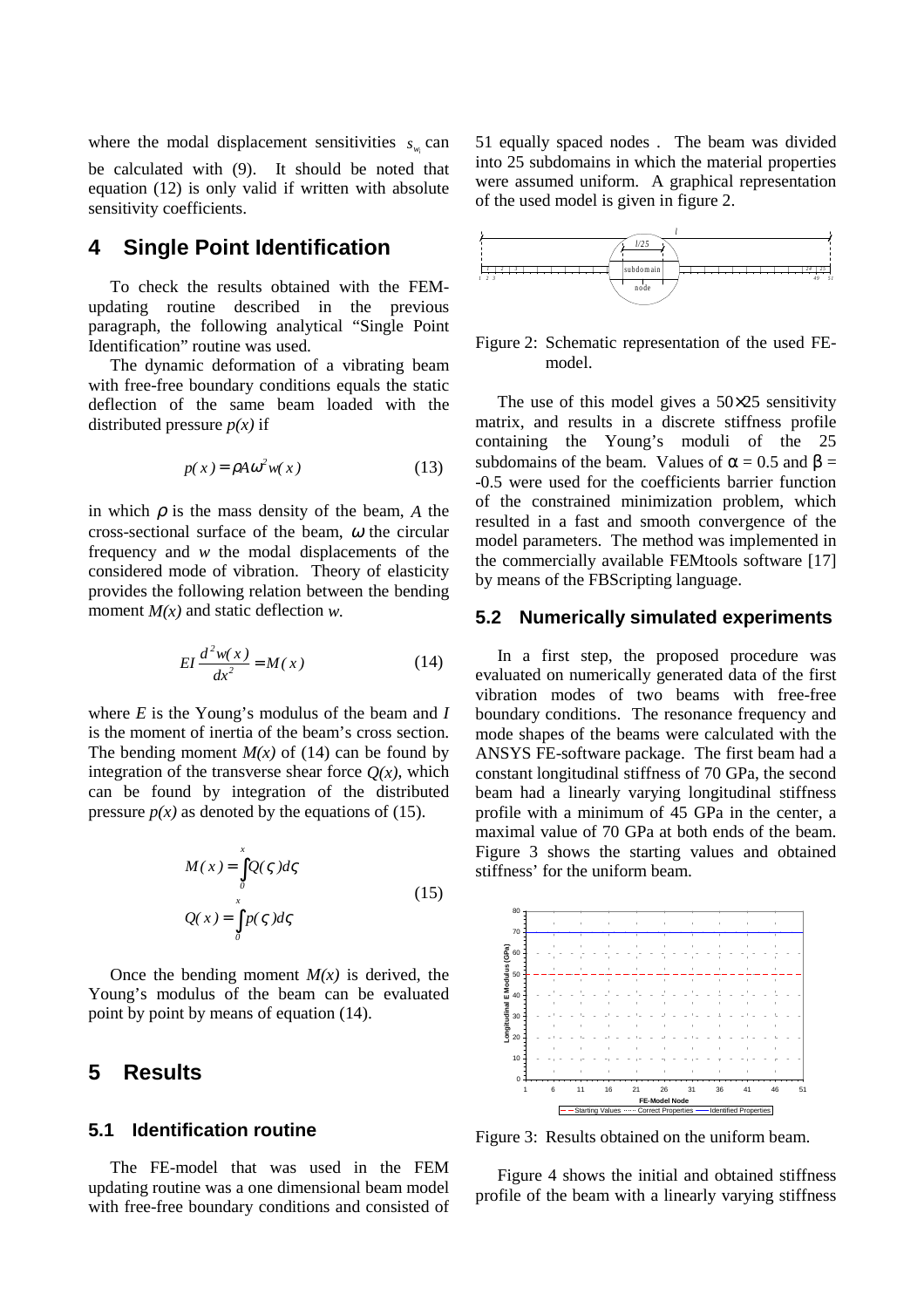profile, and compares it with the correct longitudinal stiffness distribution.



Figure 4: Results obtained on the beam with linear varying stiffness distribution.

Figure 5 gives the values of the Young's modulus of the  $13<sup>th</sup>$  subdomain – the center of the beam – for the different iteration steps in the case of the beam with the linearly varying stiffness. It can be seen that to procedure has reached convergence after about 5 iterations.



Figure 5: Convergence of the Young's modulus of the 13<sup>th</sup> subdomain, the FE-beam with linearly varying stiffness.

Both examples showed that the FEM-updating routine is able to find the correct longitudinal stiffness distribution from the resonance frequency and modal curvatures of the first mode of a vibrating beam with free-free boundary conditions and this in a stable way.

#### **5.3 Experimental results**

#### **5.3.1 Description of the experiments**

In the second stage the presented FEM-model updating method was tested on experimental data, measured on a vibrating glass fiber reinforced IPC beam. IPC: Inorganic Phosphate Cement [18] is a two-component system of a calcium silicate powder and a phosphate acid based solution of metal oxides. After hardening the IPC's material properties are similar to those of traditional cement materials. One of the major benefits of IPC compared to other cementious materials is the non-alkaline environment of IPC before and after hardening. Ordinary E-glass fibers are not attacked by the matrix and can thus be used as reinforcement. IPC was used in the present research because this brittle material can be easily damaged.

The IPC beam, with nominal dimensions of 213  $\times$  19.5  $\times$  5 mm, was suspended to very thin wires attached to the beams on the nodal lines of the first vibration mode. The resonance frequencies and mode shapes were obtained by means of an output only experimental modal analysis. The beam was acoustically excited with a small loudspeaker and a Polytec Scanning Laser Doppler Vibrometer was used to measure the response of the beam to the excitation signal. The scanning area was divided into a regular grid of 3 rows and 213 columns. The 639 measurement points that were hence obtained yielded a spatial resolution of 1 mm in the axial direction of the test beam. The LMS CADA-X v. 3.5C software was used to extract the modal parameters from the measurement data.

After testing and extracting the modal parameters, the IPC beam was damaged. Figure 6 depicts the 3-point bending setup used to induce a controllable amount of damage in the beam. A maximal force P of 120 N was applied to the center of the beam. During damaging the IPC beam was supported in the vicinity of the modal lines of the first vibration mode. After damaging the modal parameter of the beam were extracted once again.



Figure 6: The 3-point bending setup to induce a controllable amount of damage in the IPC beam.

#### **5.3.2 Conditioning of the experimental data**

Experimental modal displacement data is corrupted with noise, and the influence of the noise becomes worse when the mode shape derivatives are computed. Therefore, the modal curvatures computed from the raw experimental mode shape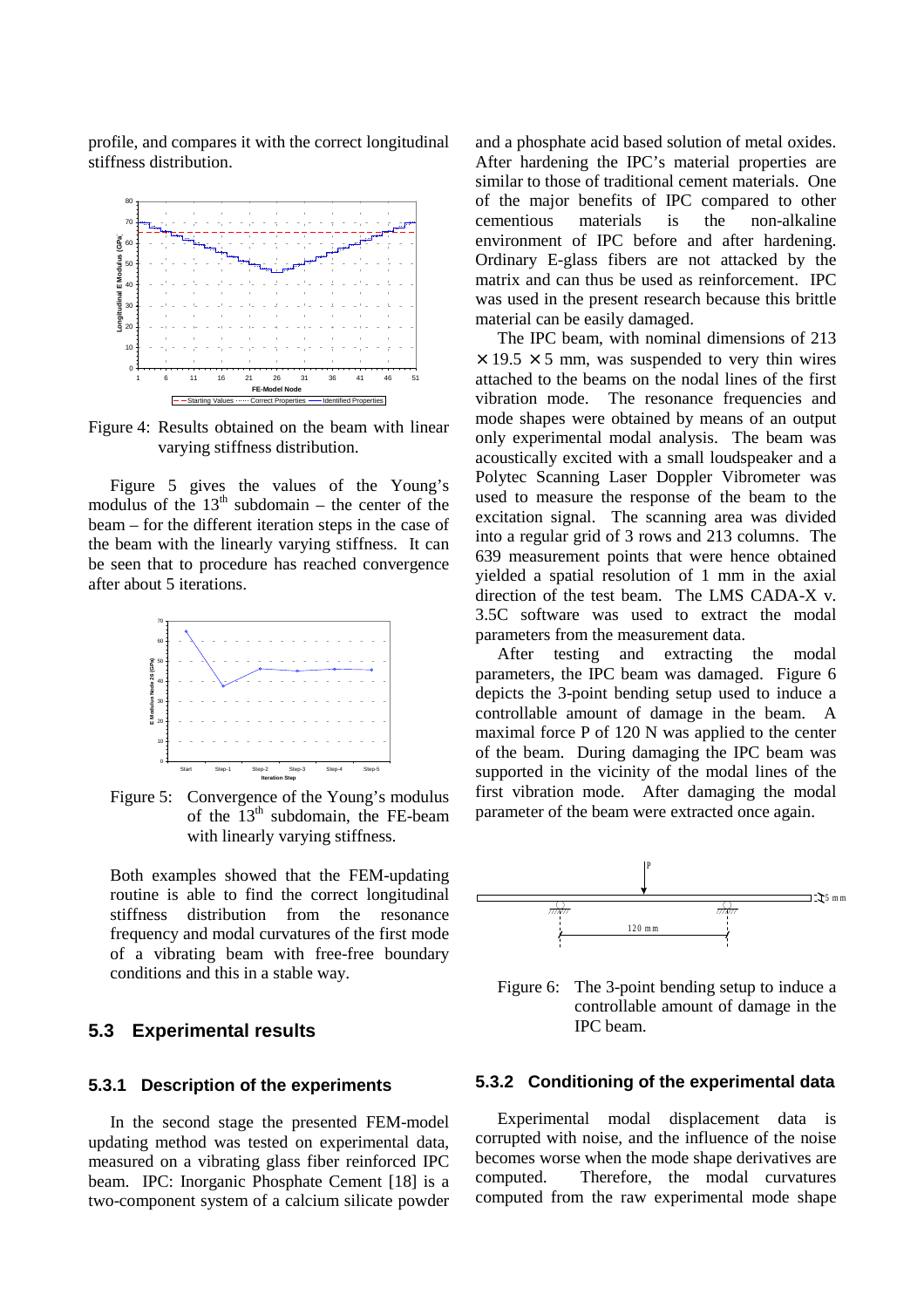were useless. In order to obtain useful modal curvatures, the experimental mode shape was curve fitted by means of a  $10^{th}$  order Lagrange polynomial. During the curve fit, the rigid body movements were also eliminated by putting the shear force and bending moment at the end of the beam to zero. A more detailed description of the used smoothing technique is given in [19]. Figure 7 shows the raw and curve fitted mode shape in the center of the undamaged IPC beam, it is obvious that a direct application of equation (11) on the raw mode shape data will result in very noise corrupted modal curvatures.



Figure 7: The raw and curve fitted mode shape of the first mode of the undamaged beam*.*

From this smoothed mode shape, the modal curvatures were derived with equitation (11), and the resulting modal curvature curve was sampled at the points that correspond with the modal curvatures obtained from the FE-model of the updating procedure. The sampled modal curvatures of the undamaged and damaged beam are plotted respectively in figure 8 and figure 9.



Figure 8: The sampled modal curvatures of the undamaged IPC beam.

Both for the undamaged and damaged beam, positive modal curvatures are found on the both end of the beams. This is physically impossible for straight beam samples and is caused by a the smoothing of the modal displacement data. The use of these positive modal curvatures had a very negative effect on the stability of the FEM updating procedure. Therefore, the modal curvatures of the ends of the beams were replaced by the theoretically predicted modal curvatures of a uniform beam. On the left side of the beams, five modal curvatures were adapted, on the right side only three curvatures had to be changed. Finally the curves denoted as "Adapted Modal Curvatures" on figures 8 and 9 were obtained, and used in the FEM-updating routine.



Figure 9: The sampled modal curvatures of the damaged IPC beam.

#### **5.3.3 The experimental results**

The graph of figure 10 compares the modal curvatures of the FE-model after updating with the experimental curvatures. A good correspondence between experimental and numerical results was obtained, for both the undamaged and damaged IPC beam. Of course, the modal curvature at the end of the beam does not correspond with the experimental modal curvatures, because the positive experimental modal curvatures were replaced by the FEM curvatures of the uniform beam.



Figure 10: Comparison between the experimental and FE modal curvatures after updating.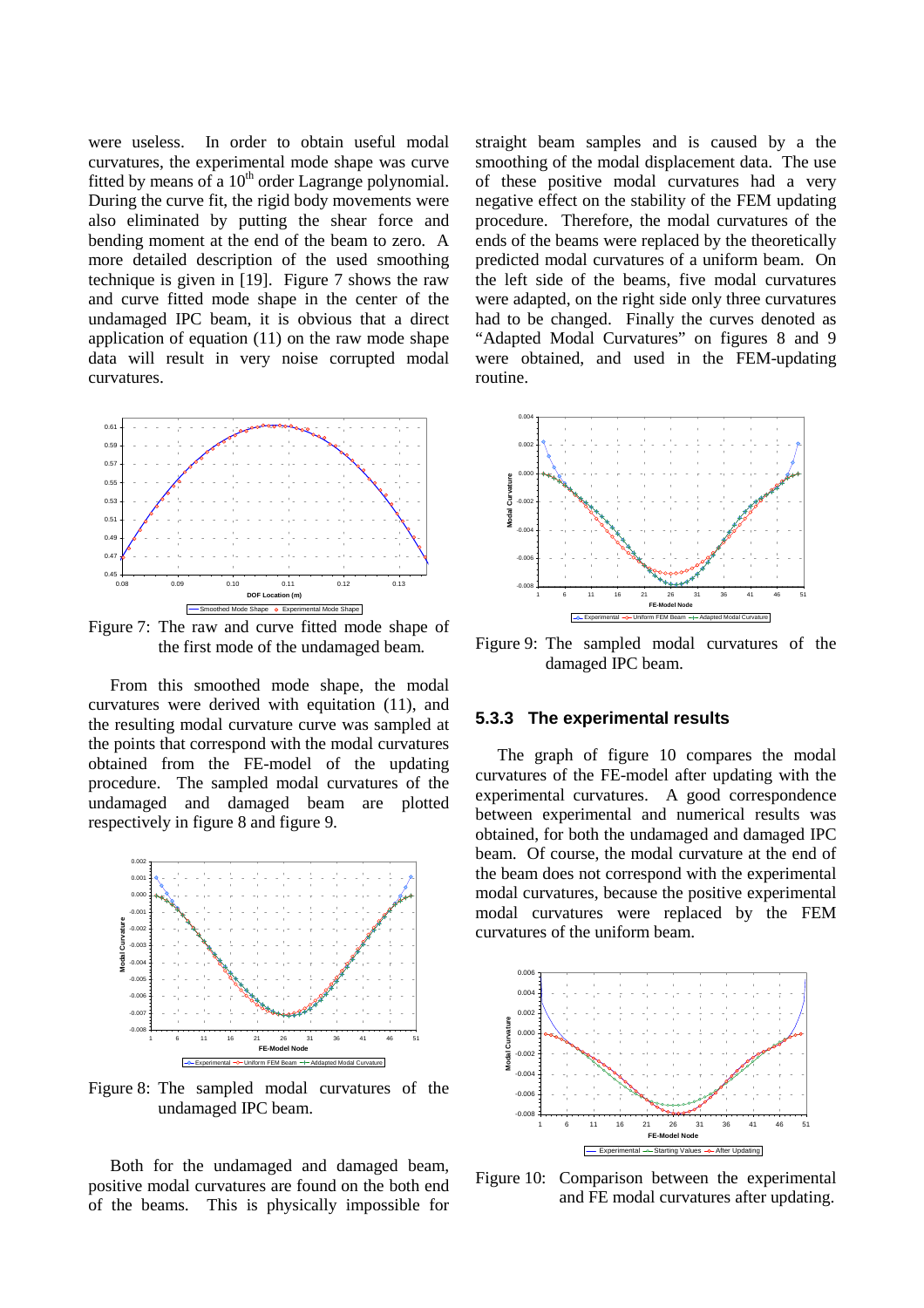Figure 11 gives the longitudinal stiffness distributions obtained with the FEM updating routine for IPC beam in both undamaged and damaged condition. It can be seen that there is a small difference in stiffness between the left and right side of the undamaged beam, in the zone between the nodal lines of the first vibration mode. After damaging, a clear decrease of the stiffness is noticed in the zone between the nodal lines. The identification routine also indicates a decrease in stiffness at the ends of the beams, and a small increase of stiffness at the nodal line position on the right side of the beam. These two phenomena can be explained by comparing the results of the FEM updating routine with the results of the single point identification method.



Figure 11: The longitudinal stiffness distribution of the damaged and undamaged beam, as obtained with the FEM updating routine.

Figures 12 and 13 compare the results obtained with the FEM updating routine and the single point identification method. A good agreement between the results of two methods is found in the domain between the nodal lines.



Figure 12: Comparison between the results obtained with the FEM-updating routine and the single point identification of the undamaged beam.

The increase of stiffness for the damaged beam at the position of the right nodal line is also found by the single point identification method, together with the decrease of stiffness in the undamaged zone at the ends of the beams in the vicinity of the nodal lines. This indicates that both the increase at the right nodal line, and the decrease of the stiffness at the beam's ends are caused by the curve fitting algorithm used to smoothen the experimental modal displacements, and are not inherent to the FEMupdating routine.

The negative Young's moduli obtained at the ends of the beams are a result of the positive values of the modal curvatures of the curve fitted experiment data. Since these values were replace by the theoretical modal curvatures of a homogeneous beam in the FEM-updating routine, the negative E moduli are not found by the updating procedure.



Figure 13: Comparison between the results obtained with the FEM-updating routine and the single point identification of the damaged beam.

# **6 Conclusions**

A FEM-updating procedure to identify the longitudinal stiffness profile of a beam specimen from the modal curvatures and resonance frequency of one single vibration mode was presented. The method was evaluated on both numerically generated and experimentally measured data, and proved to behave stable in both cases. The experimental data was obtained on an IPC beam in both undamaged and damaged condition. The application of the FEM-updating procedure resulted in realistic stiffness distribution for both undamaged and damaged beam. The obtained results could be reproduced by means of an analytical single point identification method.